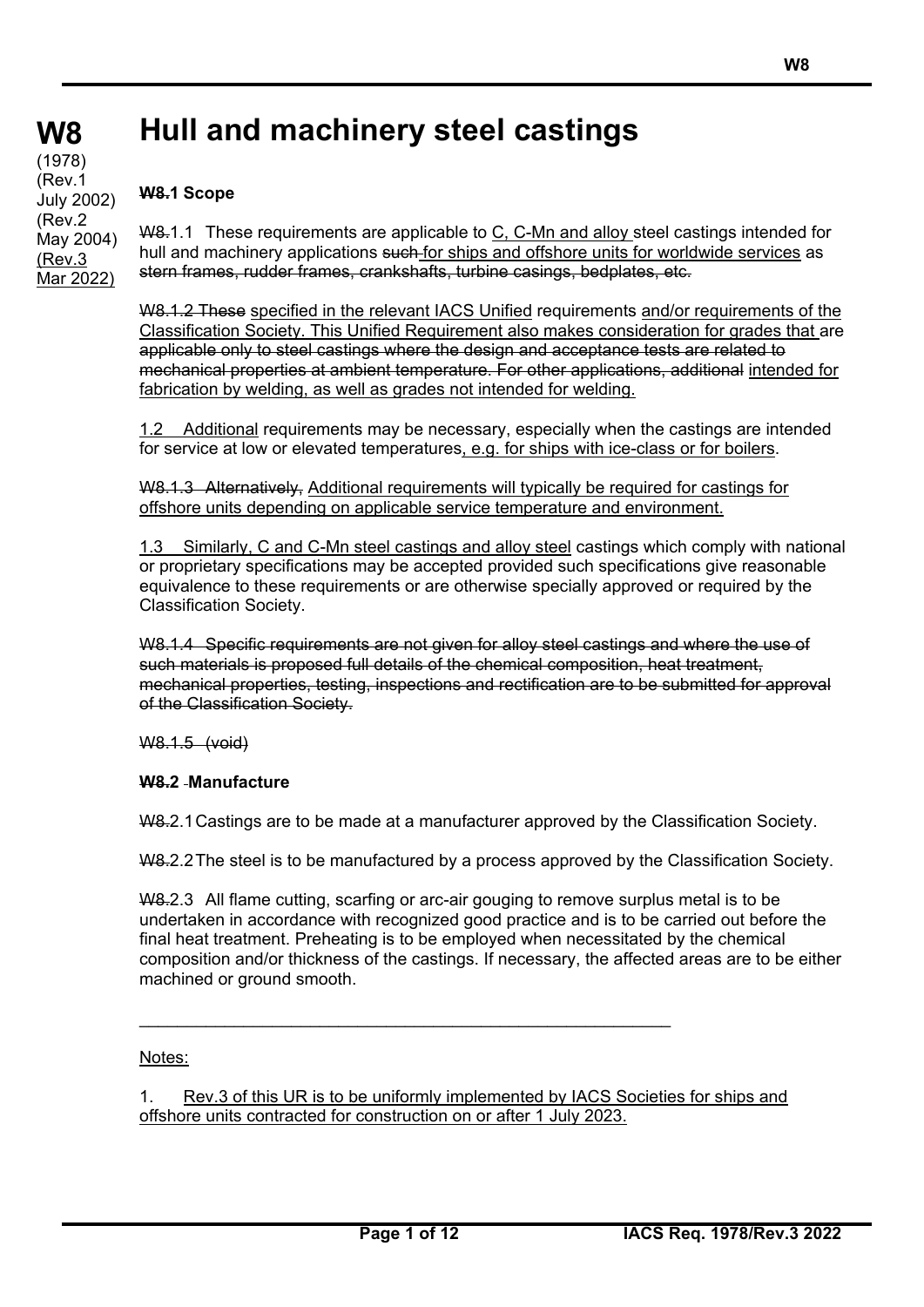W8.2.4 For certain components including steel castings subjected to surface hardening process, the proposed method of manufacture may require special approval by the Classification Society.

W8.2.5 (void)

**W8 (cont)**

> W8.2.6When Joining of two or more castings are joined by welding to form a composite component, the proposed : Requirements for welding procedure is to be submitted for approval. Welding procedure qualification tests may be required of steels for hull construction and marine structures are specified in UR W28. Welders *for hull structural steel castings* are to be qualified in accordance with UR W32. Requirements for other WPS and qualification thereof, for welder certification and for type approval of welding consumables are at the discretion of the Class Societies.

> **W8.**2.6 Temporary welds made for operations such as lifting, handling, staging, etc., are to be in accordance with approved welding procedures and qualified welders, and are to be removed, ground and inspected using suitable NDT methods

## **3 Quality of castings**

W8.3.1 All castings are to be free from surface or internal defects, which would be prejudicial to their proper application in service. The surface finish is to be in accordance with good practice and any specific requirements of the approved plan.

#### **W8.4 Chemical composition**

W8.4.1 All castings are to be made from killed steel and the chemical composition is to be appropriate for the type of steel and the mechanical properties specified for the castings.

W8.4.1 *bis* The chemical composition of each heat is to be determined by the manufacturer on a sample taken preferably during the pouring of the heat. When multiple heats are tapped into a common ladle, the ladle analysis shall apply.

W8.4.2 For carbon and carbon-manganese steel castings the The chemical composition is to comply with the overall limits given in Table 1 and Table 2, respectively, or, where applicable, the requirements of the approved specification.

**Table 1** Chemical composition limits for hull and machinery steel castings (%)(%): C, C-Mn steels

| Steel<br>type | Applications                               | С<br>(max.` | Si<br>(max.) | Mn                       | S<br>(max.   | P<br>(max.)  | Cu   | Residual elements<br>Cr   | (max.)<br>Ni | Mo                   | Total<br>residuals<br>(max.) |
|---------------|--------------------------------------------|-------------|--------------|--------------------------|--------------|--------------|------|---------------------------|--------------|----------------------|------------------------------|
|               | Castings for<br>non-welded<br>construction | 0.40        | 0.60         | $0.50 -$<br>1.60         | 0.040<br>035 | 0.0400<br>35 |      | 0.30   0.30   0.40   0.15 |              |                      | 0.80                         |
| C, C-Mn       | Castings for<br>welded<br>construction     | 0.23        | 0.60         | $0.50 -$<br>1.60<br>max. | 0.040<br>035 | 0.040<br>035 | 0.30 |                           |              | $0.30$ $0.40$ $0.15$ | 0.80                         |

W8.**Table 2** Chemical composition limits for hull and machinery steel castings (%): Alloy steels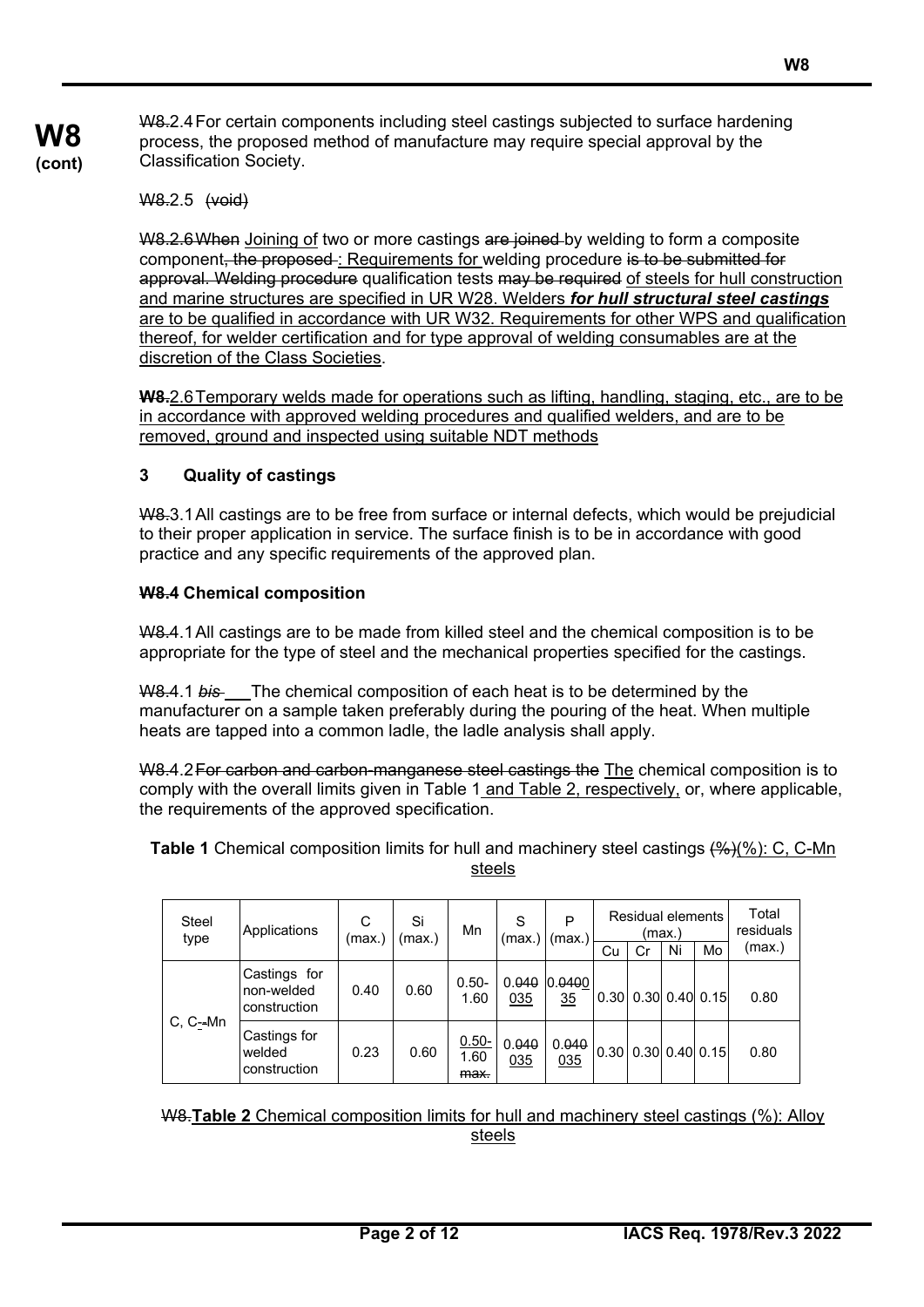| <b>Steel</b> | Applications                                                              | $\overline{c}$ | <u>Si</u>                                               | $\underline{\mathsf{Mn}}$ | <u>ട</u> | P             |           | Alloying elements <sup>1)</sup> (min.) |                                    |      |
|--------------|---------------------------------------------------------------------------|----------------|---------------------------------------------------------|---------------------------|----------|---------------|-----------|----------------------------------------|------------------------------------|------|
| <u>type</u>  |                                                                           | (max.          | (max.)                                                  |                           | (max.    | <u>(max.)</u> | <u>Cu</u> | Cr                                     | $\underline{\overline{\text{Mi}}}$ | Mo   |
| Alloy        | Castings for<br>non-welded<br>construction                                | 0.45           | 0.60                                                    | $0.50 -$<br>1.60          | 0.030    | 0.035         | 0.30      | 0.40                                   | 0.40                               | 0.15 |
|              | Castings for<br>welded<br>construction                                    |                | alloying element values to be agreed with Class Society |                           |          |               |           |                                        |                                    |      |
|              | $1$ ) At least one of the elements shall comply with the minimum content. |                |                                                         |                           |          |               |           |                                        |                                    |      |

## 4.3 (void)

W8.4.4 Unless otherwise required suitable Suitable grain refining elements such as aluminium may be used at the discretion of the manufacturer. The content of such elements is to be reported. or as agreed with the Class Society.

W8.4.5 (void)

#### **W8.5 Heat treatment (including straightening)**

W8.5.1Castings are to be supplied in one of the following delivery conditions:

- (a) Carbon and carbon-manganese steels: Fully annealed Normalized Normalized and tempered Quenched and tempered.
- (b) The Alloy steels: Normalized Normalized and tempered Quenched and tempered

For all types of steel the tempering temperature is to be not less than 550°C.

W8. The delivery condition shall meet the design and application requirements. It is the manufacturers responsibility to select the appropriate heat treatment method to obtain the required mechanical properties.

5.2 Castings for components such as crankshafts and engine bedplates, where dimensional stability and freedom from internal stresses are important, are to be given a stress relief heat treatment. This is to be carried out at a temperature of not less than 550°C followed by furnace cooling to 300°C or lower.

W8.5.3 Heat treatment is to be carried out in properly constructed furnaces which are efficiently maintained and have adequate means for control and recording of temperature. The furnace dimensions are to be such as to allow the whole casting to be uniformly heated to the necessary temperature. In the case of very large castings alternative methods for heat treatment will be specially considered by the Classification Society.

Sufficient thermocouples are to be connected to the furnace charge to measure and record that its temperature is adequately uniform unless the temperature uniformity of the furnace is verified at regular intervals.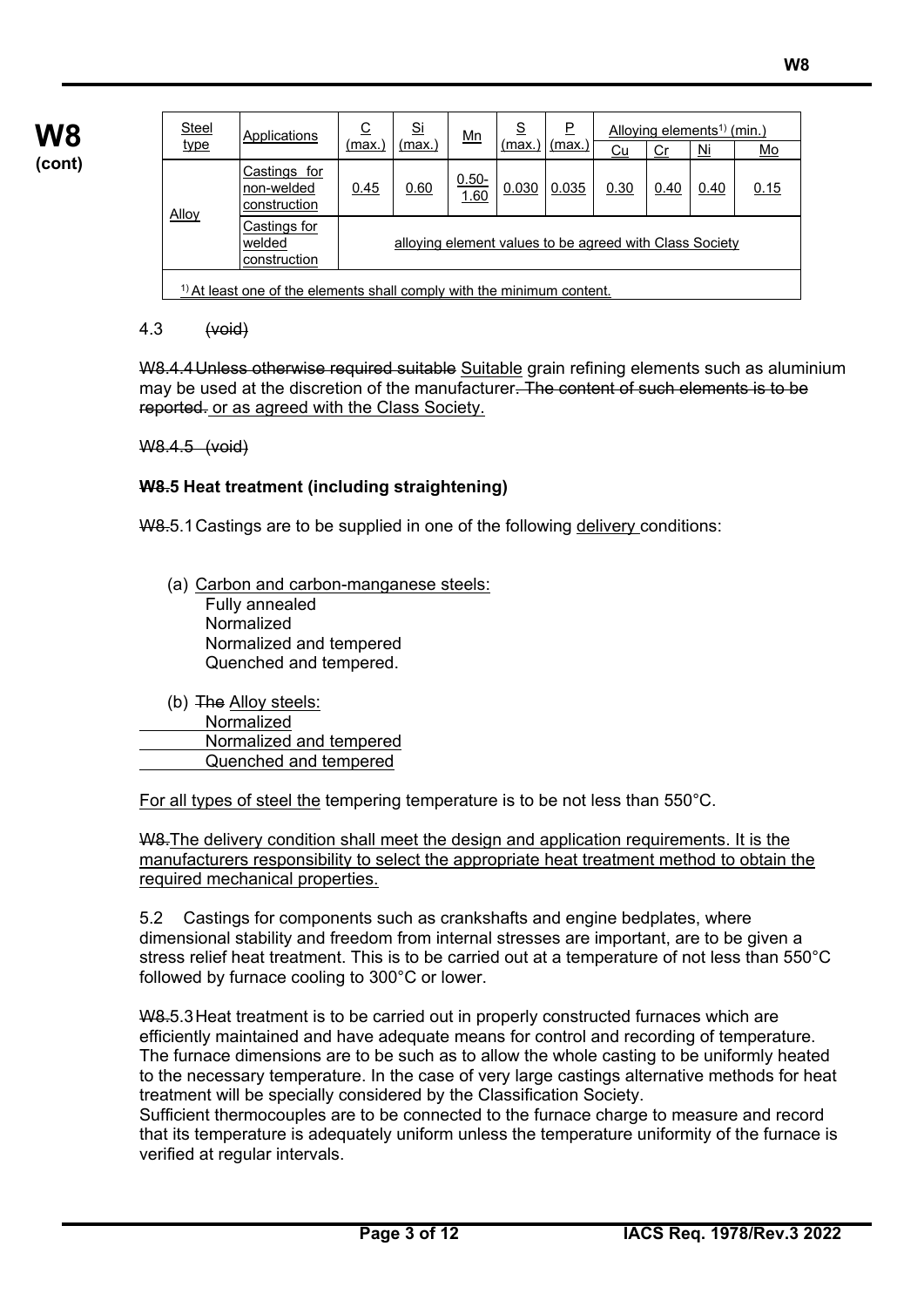W8.5.4 If a casting is locally reheated or any straightening operation is performed after the final heat treatment, a subsequent stress relieving heat treatment may be required in order to avoid the possibility of harmful residual stresses. The manufacturer shall have strict control of this temperature in order to avoid any detrimental effects to the final heat treatment and resultant microstructure and mechanical properties of the casting.

W8.5.5 The foundry is to maintain records of heat treatment identifying the furnace used, furnace charge, date, temperature and time at temperature. The records are to be presented to the Surveyor on request.

## **W8.6 Mechanical tests**

**W8 (cont)**

> W8.6.1 Test material, sufficient for the required tests and for possible retest purposes is to be provided for each casting or batch of castings.

W8.6.2 At least one test sample block is to be provided for each casting. Unless otherwise agreed these test samples blocks are to be either integrally cast or gated to the castings.

6.3 The size of the test blocks for mechanical testing is to be such that the heat treatment and are to microstructure is representative for the section of the casting with the ruling section, i.e. the section for which the specified mechanical properties apply, see also ISO 683-1:2018 and ISO 683-2:2018, respectively.

For C, C-Mn steel castings this is in general to be achieved as follows: The test block shall have a thickness  $(t<sub>S</sub>)$  of not less than 30 mm. the ruling section of the casting, or 30 mm, whichever is larger.

W8.6.3For large thickness castings other than stern tube, stern frame, anchor and rudder horn,  $t<sub>S</sub>$  normally need not to exceed 150 mm. Length and width of the test block is normally to be at least three times  $t_s$ , unless otherwise agreed with the Class Society, as shown in Figure 1. (Note that longer or wider test blocks may be necessary in order to accommodate the required test specimens.)

For castings for stern tube, stern frame, anchor and rudder horn the test block thickness  $t_s$ shall represent the ruling section.

Guidance:

Shorter width or length may be accepted for test blocks where actual casting width or length  $(t_A)$  is in the range between ts and 3ts.

Example 1: For a general casting with dimensions 140 x 160 x 1250 mm the required test block size would typically be 140 x 160 x 420 mm (that is:  $t_s \times t_A \times 3t_s$ ).

Example 2: For a stern tube casting with ruling section  $t_s = 170$  mm and width/height/length  $t_{A1}/t_{A2}/t_{A3}$  = 1000/600/1800 mm, the required test block size would typically be 170 x 510 x 510 mm (that is:  $t_S \times 3t_S \times 3t_S$ ) see Figure 2. (end of guidance)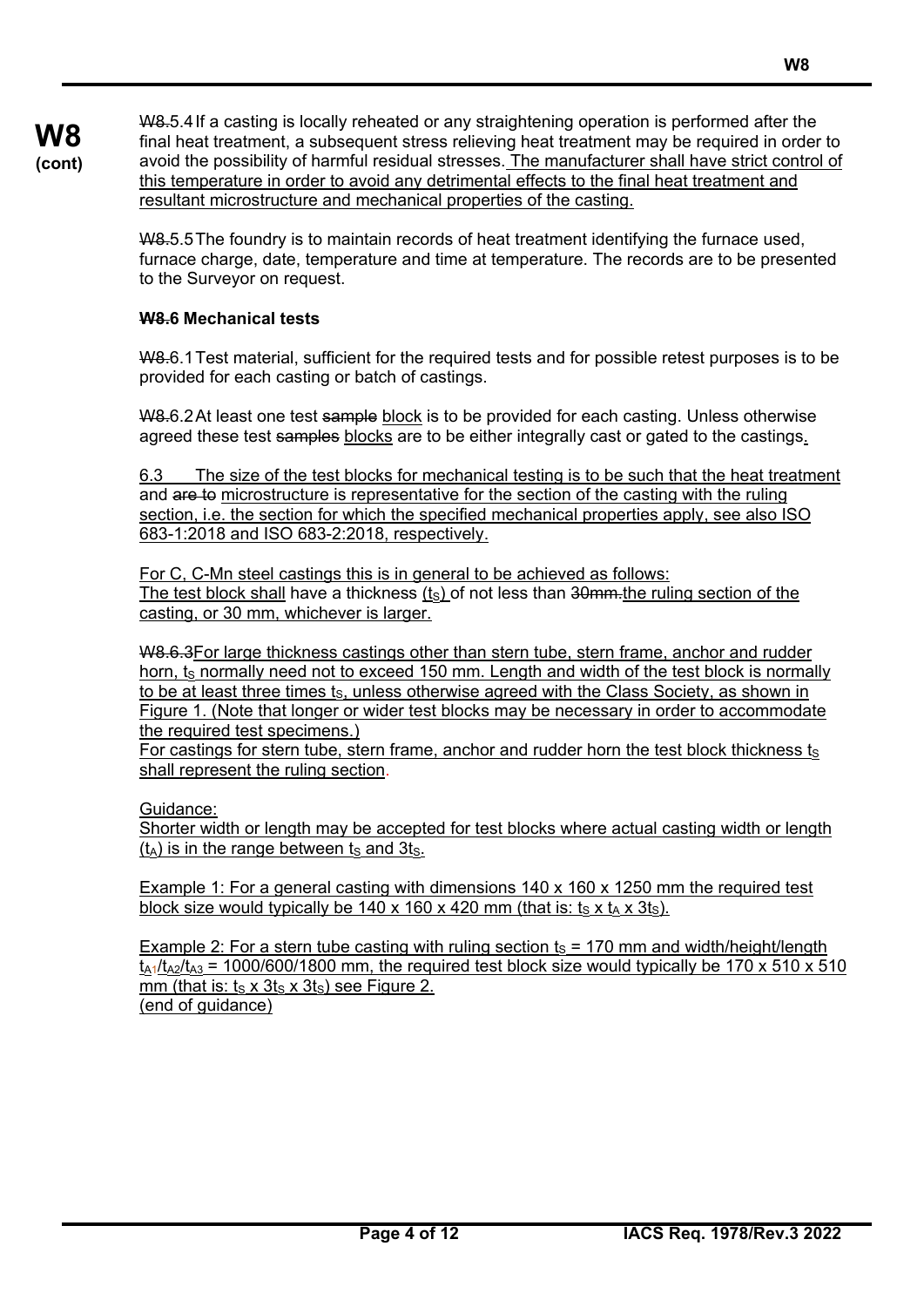



Fig. 1: Specimen positions relative to the test block in accordance with ISO 4990:2015\*

\*- The figure taken from ISO 4990:2015, Steel castings — General technical delivery requirements, is reproduced with the permission of the International Organization for Standardization, ISO. This standard can be obtained from any ISO member and from the website of the ISO Central Secretariat at the following address: www.iso.org. Copyright remains with ISO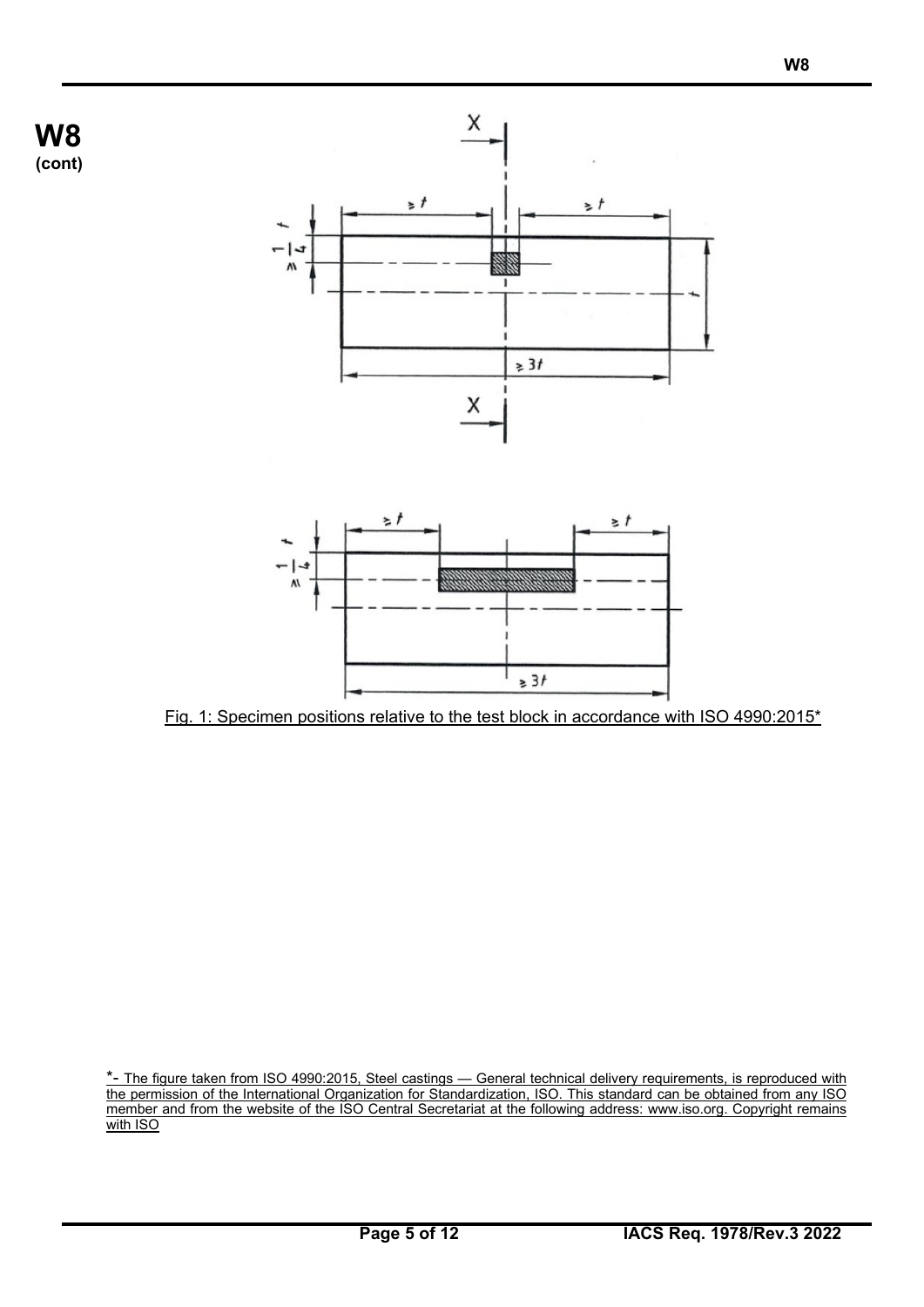

Fig. 2: Example 2: test block gated to stern tube casting

For alloy steel castings the manufacturer shall propose dimensions for the test block and demonstrate the representative nature of it.

6.4 For test blocks with thickness  $\leq$  56 mm, the longitudinal axis of the test specimens is to be located at ≥ 14 mm from the surface in the thickness direction. For test blocks with thickness > 56 mm, the longitudinal axis of the test specimens is to be located at  $\geq \frac{1}{4}$  ts from the surface. Test specimens shall be taken in such a way that no part of the gauge length is machined from material closer than  $t_s$  to any of the other surfaces. For impact testing, this requirement shall apply to the complete test specimen - refer to Figure 1 for location of test specimens in relation to the test block.

6.5 Where the casting is of complex design or where the finished mass exceeds 10 tonnes. two cast on test samples blocks are to be provided. from the heaviest section, located as far as practicable from each other.

6.6 Where large castings are made from two or more casts, which are not mixed in a ladle prior to pouring, two or more test samples blocks are to be provided corresponding to the number of casts involved. These are to be integrally cast at locations as widely separated as possible.

W8.6.47 For castings where the method of manufacture has been specially approved by the Classification Society in accordance with W8.2.4, the number and position of test samples blocks is to be agreed with the Classification Society having regard to the method of manufacture employed.

W8.6.58 As an alternative to W8.6.2, where a number of small castings of about the same size, each of which is under 1000kg in mass, are made from one cast and heat treated in the same furnace charge, a batch testing procedure may be adopted using separately cast test samples blocks of suitable dimensions. At least one test sample block is to be provided for each batch of castings.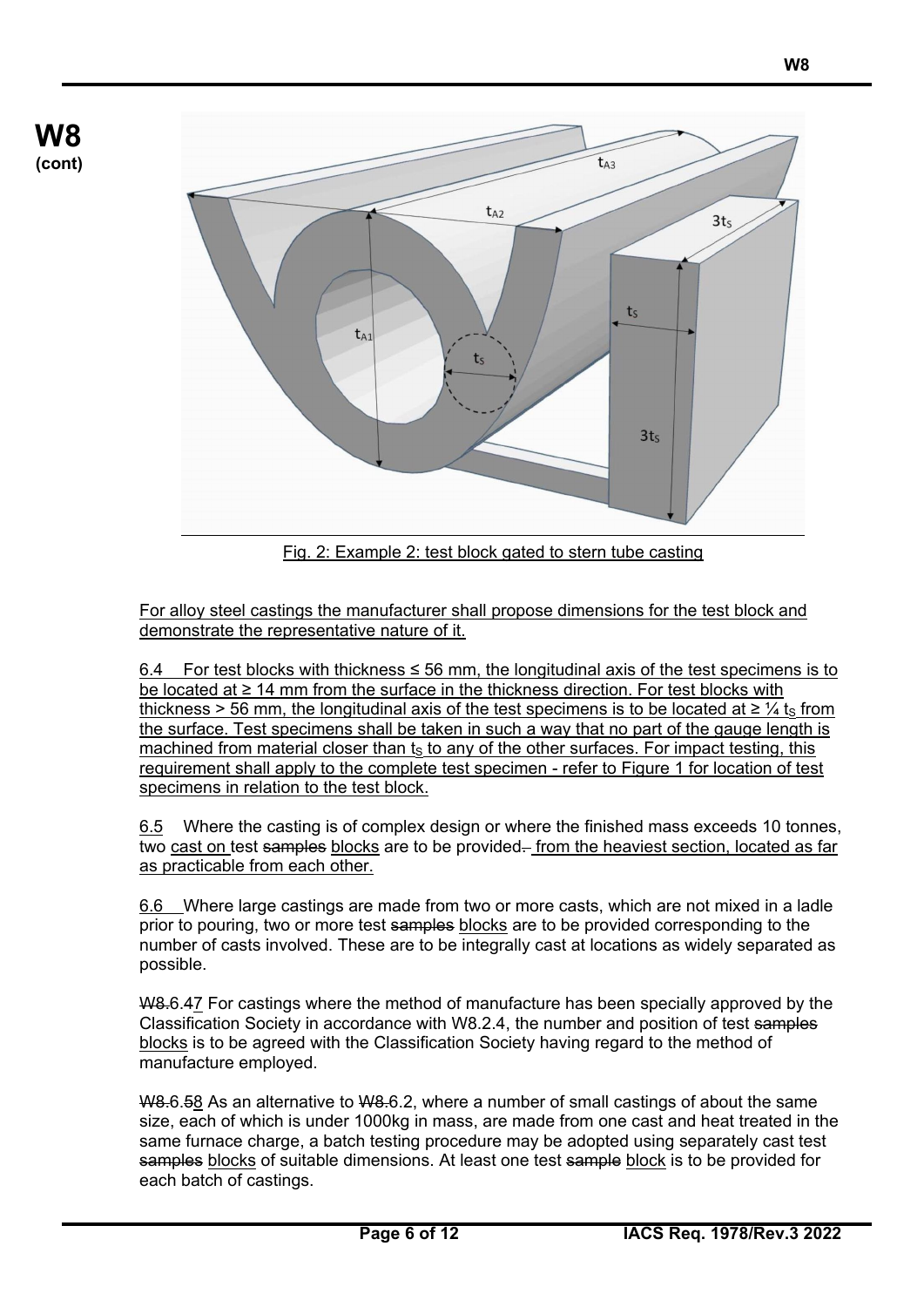**W8 (cont)**

W8.6.6 (void)

W8.6.79 The test samples blocks are not to be detached from the casting until the specified heat treatment has been completed and they have been properly identified.

W8.6.810 One tensile test specimen is and one set of impact tests are to be taken from each test sample block.

W8.6.9 (void)

W8.6.1011 The preparation of test specimens and the procedures used for mechanical testing are to comply with the relevant requirements of UR W2. Unless otherwise agreed all tests are to be carried out in the presence of the Surveyors.

## **W8.7 Mechanical properties**

W8.7.1 Table 2 gives 3 and Table 4 give the minimum requirements for yield stress, elongation and, reduction of area and impact test energy values corresponding to steel types and different strength levels. Where it is proposed to use a steel with a specified minimum tensile strength intermediate to those given, corresponding minimum values for the other properties may be obtained by interpolation.

W8.7.2 Castings may be supplied to any specified minimum tensile strength selected within the general limits detailed in Table 3 and Table 4, respectively, 2 but subject to any additional requirements of the relevant construction Rules.

W8.7.3 The mechanical properties are to comply with the requirements of Table 23 and Table 4, respectively, appropriate to the specified minimum tensile strength or, where applicable, the requirements of the approved specification.

W8.7.4 (void)

W8.7.5Re-test requirements for tensile tests are to be in accordance with UR W2.

W8.7.6 (void)

 $W8.7.75$  The additional tests detailed in W8.7.54 are to be taken, preferably from the same, but alternatively from another, test sample block representative of the casting or batch of castings.

W8.7.86 At the option of the manufacturer, when a casting or batch of castings has failed to meet the test requirements, it may be reheat treated and re-submitted for acceptance tests.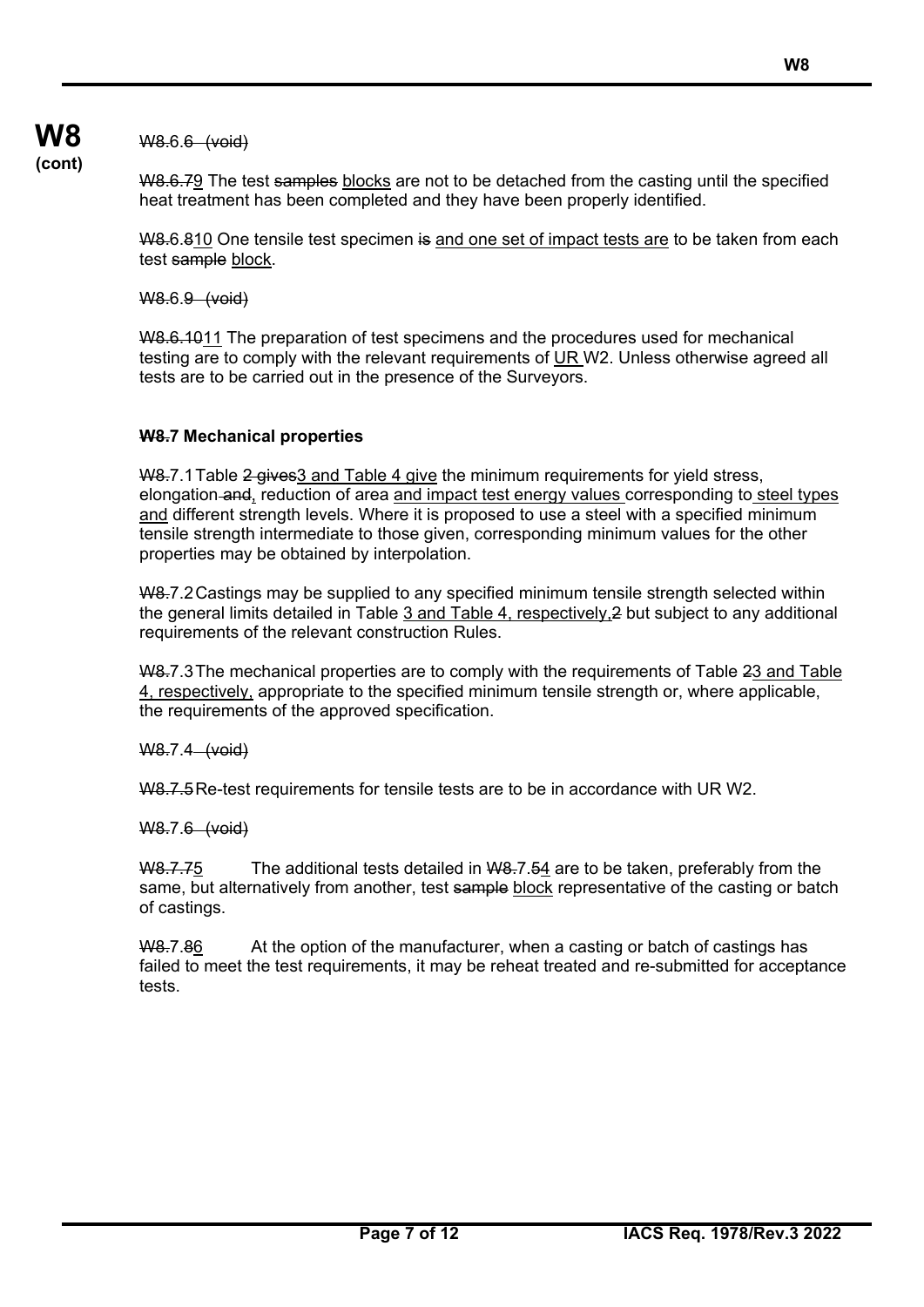## **Table 2.3** Mechanical properties for hull and machinery-steel castings intended for welding

| <b>Steel</b><br>type | Specified<br>minimum<br>tensile                     | <b>Yield stress</b><br>$(N/mm^2)$      | Elongation<br>on 5,65 $\sqrt{50}$   | Reduction<br><del>o</del> f area (%)<br>min. | Charpy V-notch impact<br>test $^{2)}$                |                                         |
|----------------------|-----------------------------------------------------|----------------------------------------|-------------------------------------|----------------------------------------------|------------------------------------------------------|-----------------------------------------|
|                      | strength <sup>(1</sup> strengt<br>$h^{1}(N/mm^{2})$ | min.                                   | (%) min.                            |                                              | <u>Test</u><br>temperature<br>$C$ <sup>o</sup> $C$ ) | <b>Minimum</b><br>average<br>energy (J) |
| C, C-Mn              | 400<br>440<br>480<br>520<br>560<br>600              | 200<br>220<br>240<br>260<br>300<br>320 | 25<br>22<br>20<br>18<br>15<br>13    | 40<br>30<br>27<br>25<br>20<br>20             | $\mathbf 0$                                          | 27                                      |
| <b>Alloy</b>         | 550<br>600<br>650<br>700                            | 355<br><u>400</u><br>450<br>540        | <u>18</u><br><u> 16</u><br>14<br>12 | $\frac{30}{2}$<br>$\frac{30}{2}$<br>30<br>28 | $0$                                                  | 27                                      |

**NOTE** 

**(**1) A tensile strength range of 150 *N/mm<sup>2</sup>*may additionally be specified.

<sup>2)</sup> Special consideration may be given to alternative requirements for Charpy V-notch impact test, depending on design and application, and subject to agreement by Society.

**W8.Table 4.** Mechanical properties for machinery steel castings not intended for welding

|               | Specified<br>minimum                            |                                           |                                                | Reduction                                    | <b>Charpy V-notch impact</b><br>test <sup>2</sup> |                                  |
|---------------|-------------------------------------------------|-------------------------------------------|------------------------------------------------|----------------------------------------------|---------------------------------------------------|----------------------------------|
| Steel<br>type | tensile<br>strength <sup>1)</sup><br>$(N/mm^2)$ | <b>Yield stress</b><br>$(N/mm^2)$<br>min. | Elongation<br>(%) min.                         | <u>of area (%)</u><br>min.                   | <b>Test</b><br>temperature<br>$(^\circ C)$        | Minimum<br>average<br>energy (J) |
| $C, C-Mn$     | 400<br>440<br><u>480</u><br>520<br>560<br>600   | 200<br>220<br>240<br>260<br>300<br>320    | 25<br>22<br>$\underline{20}$<br>18<br>15<br>13 | 40<br>$\frac{30}{2}$<br>27<br>25<br>20<br>20 | AT <sup>3</sup>                                   | 27                               |
| <b>Alloy</b>  | 550<br>600                                      | 340<br>400                                | <u>16</u><br><u>16</u>                         | 35<br>35                                     | AT <sup>3</sup>                                   | 27                               |

## **W8 (cont)**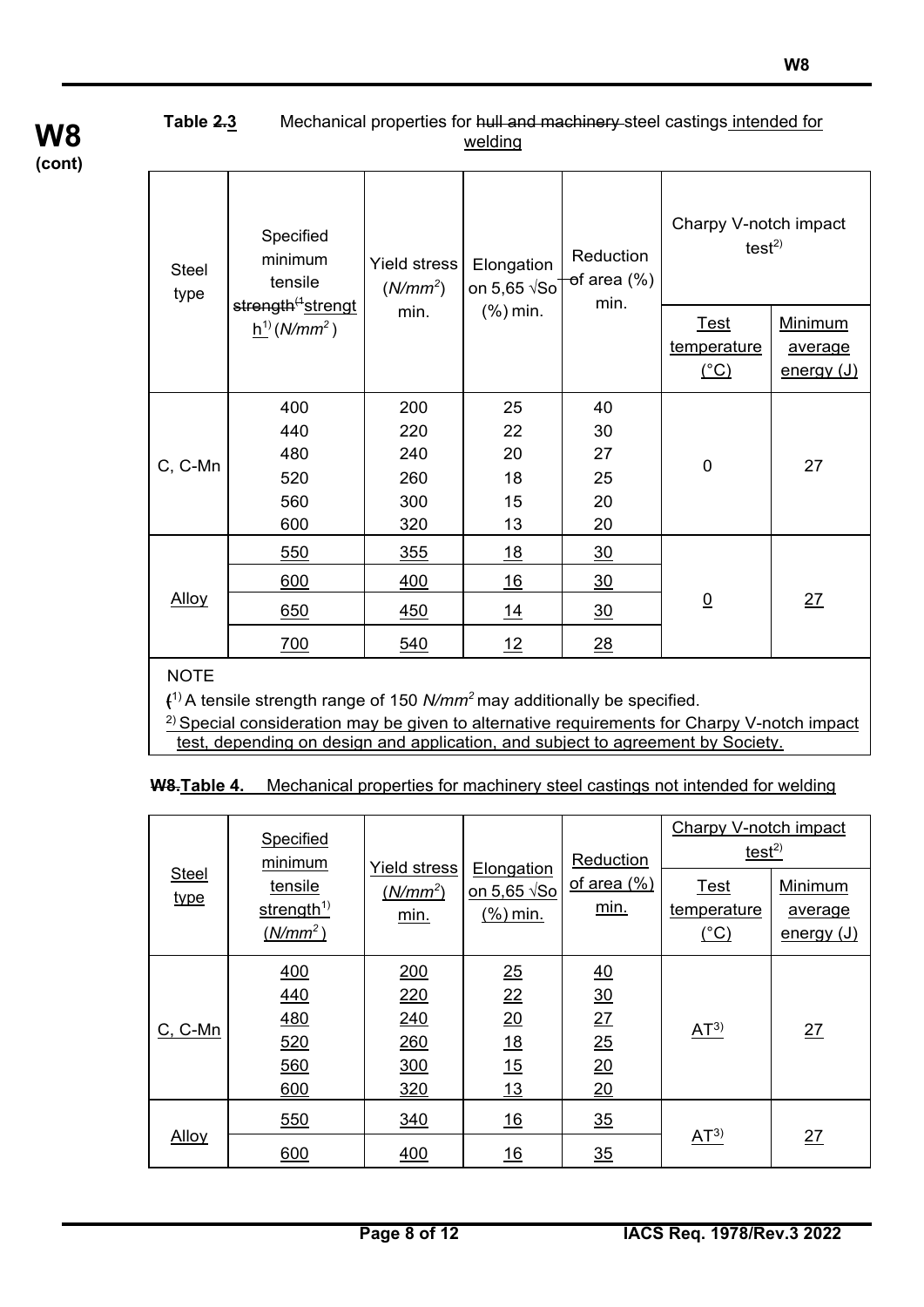| 650 | <u>450</u> | <u> 14</u> | ົ<br><u>ے ب</u> |
|-----|------------|------------|-----------------|
| 700 | 540        | 1 C        | ົ<br><u>∠0</u>  |

## **NOTE**

1) A tensile strength range of 150 *N/mm<sup>2</sup>*may additionally be specified. <sup>2)</sup> Special consideration may be given to alternative requirements for Charpy V-notch impact test, depending on design and application, and subject to agreement by Society. <sup>3)</sup> AT refers to Ambient Temperature (i.e.  $23^{\circ}$ C $\pm$ 5°C), which is specified in ISO 148-1:2016

#### **8 Inspection**

W8.8.1All castings are to be cleaned and adequately prepared for examination; suitable methods include pickling, caustic cleaning, wire brushing, local grinding, shot or sand blasting. The surfaces are not to be hammered, peened or treated in any way which may obscure defects.

W8.8.2Before acceptance all castings are to be presented to the Surveyors for visual examination. Where applicable, this is to include the examination of internal surfaces. Unless otherwise agreed, the verification of dimensions is the responsibility of the manufacturer.

W8.8.3 When required by the relevant construction Rules, or by the approved procedure for welded composite components (see W8.2.6.), appropriate non-destructive testing is also to be carried out before acceptance and the results are to be reported by the manufacturer. The extent of testing and acceptance criteria are to be agreed with the Classification Society. IACS Recommendation No. 69 is regarded as an example of an acceptable standard specifying suitable minimum requirements.

W8.  $8.4$   $(void)$ 

W8.8.5 (void)

W8.8.6 (void)

W8.8.7When required by the relevant construction Rules castings are to be pressure tested before final acceptance. These tests are to be carried out in the presence of the Surveyor and are to be to their satisfaction.

W8.8.85 In the event of any casting proving to be defective during subsequent machining or testing it is -to be rejected notwithstanding any previous certification.

## **W8.9 Rectification of defective castings**

W8.9.1General

- $(i)$  (i) (iWhere castings are to be repaired, the manufacturer shall exercise robust controls of all repair operations regarding the repair of castings, with respect to dimensions, heat treatment, inspection and quality control.
- $(i)$  The approval of the Classification Society is to be obtained where steel castings from which defects were removed are to be used with or without weld repair.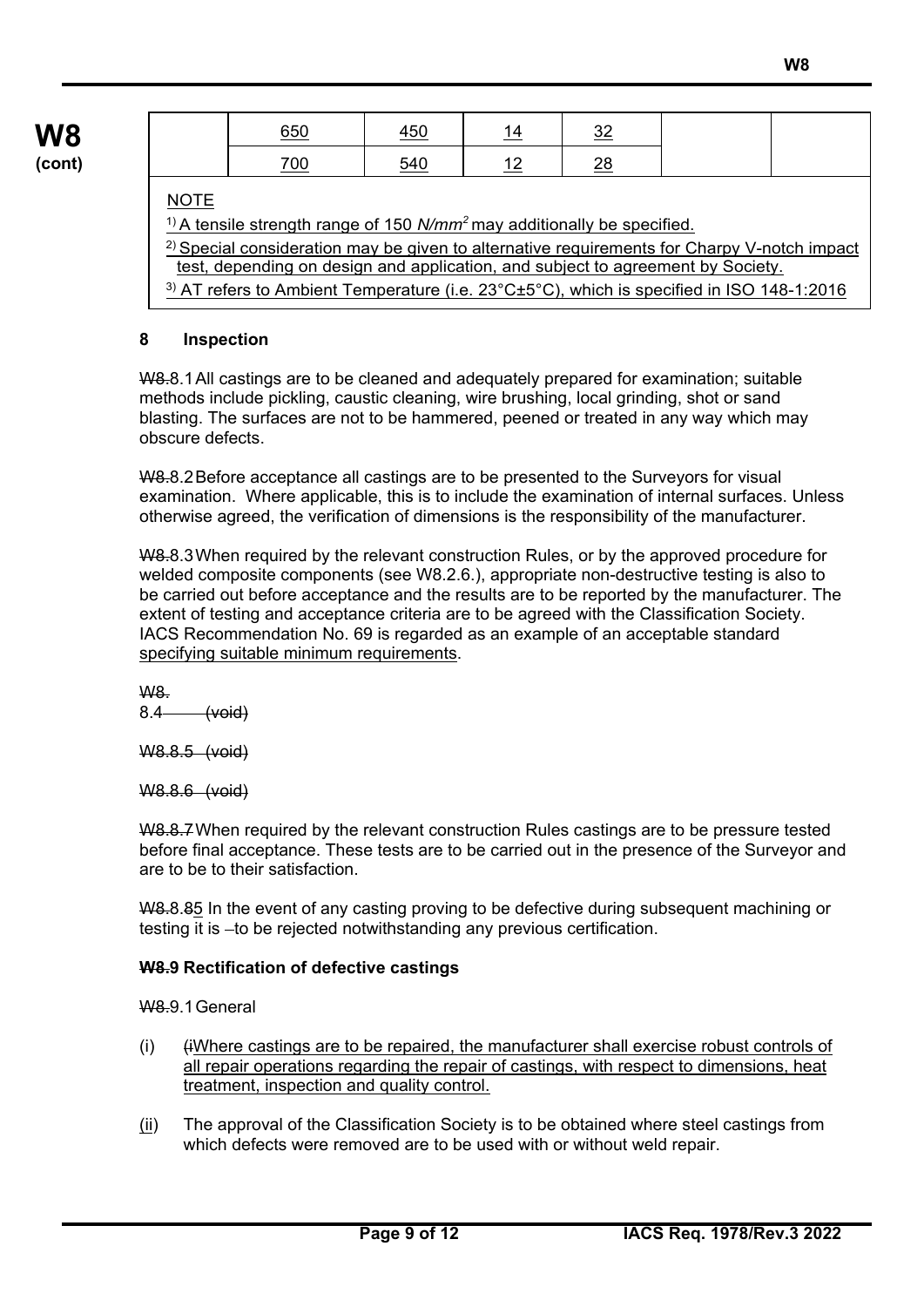#### (ii) Procedure

**W8 (cont)**

- (iii) Defects and unacceptable indications must be repaired as indicated below: Defective parts of material may be removed by grinding, or by chipping and grinding, or by arc air-gouging and grinding. Thermal methods of metal removal of defect and weld repairshall only be allowed before the final heat treatment. All grooves shall have a bottom radius of approximately three times the groove depth and should be smoothly blended to the surface area with a finish equal to that of the adjacent surface.
	- (iv) For NDT of steel castings after repair, see 8.3. is to be in accordance with IACS Recommendation No. 69.
	- $(iiiy)$  Where the defective area is to be repaired by welding, the excavations are to be suitably shaped to allow good access for welding. The resulting grooves are to be subsequently ground smooth and complete elimination of the defective material is to be verified by MT or PT.
	- (ivvi) Shallow grooves or depressions resulting from the removal of defects may be accepted provided that they will cause no appreciable reduction in the strength of the casting. or affect the intended use, and the depth of defect removal is not over 15mm or 10% of wall thickness, whichever is less. The resulting grooves or depressions are to be subsequently ground smooth and complete elimination of the defective material is to be verified by MT or PT. Small surface irregularities sealed by welding are to be treated as weld repairs, see 9.2.

The manufacturer is to maintain full records detailing the extent and location of repairs made to each casting and details of weld procedures and heat treatments applied for repairs. These records are to be available to the Surveyor and copies provided on request.

8.9.2 Weld Repairs

When it has been agreed that a casting can be repaired by welding In addition to the requirements given in 9.1, the following requirements apply for weld repairs:

- $(i)$  (i) For C and C-Mn steel castings weld repairs shall be suitably classified as major or minor. For alloy steel castings, repair requires approval from the Classification Society.
	- a. Major repairs are those where:
		- the depth is greater than 25% of the wall thickness or 25mm whichever is less, or - the total weld area on a casting exceeds 0.125m<sup>^</sup>2 of the casting surface noting
		- that where a distance between two welds is less than their average width, they are to be considered as one weld.
	- b. Minor weld repairs: Weld repairs not classified as major are considered as minor and need to be carried out in accordance with a qualified welding procedure.
- (ii) The following is required for major repairs:
	- a. Shall be carried out before the final delivery heat treatment condition
	- b. Shall comply with the requirements in (iv) below
	- c. Before welding is started, full details of the extent and location of the repair, the proposed welding procedure, heat treatment and subsequent inspection procedures are to be submitted for approval.

 $(iii)$  (iii) The following is required for minor repairs:

a. Shall be carried out before the final delivery heat treatment condition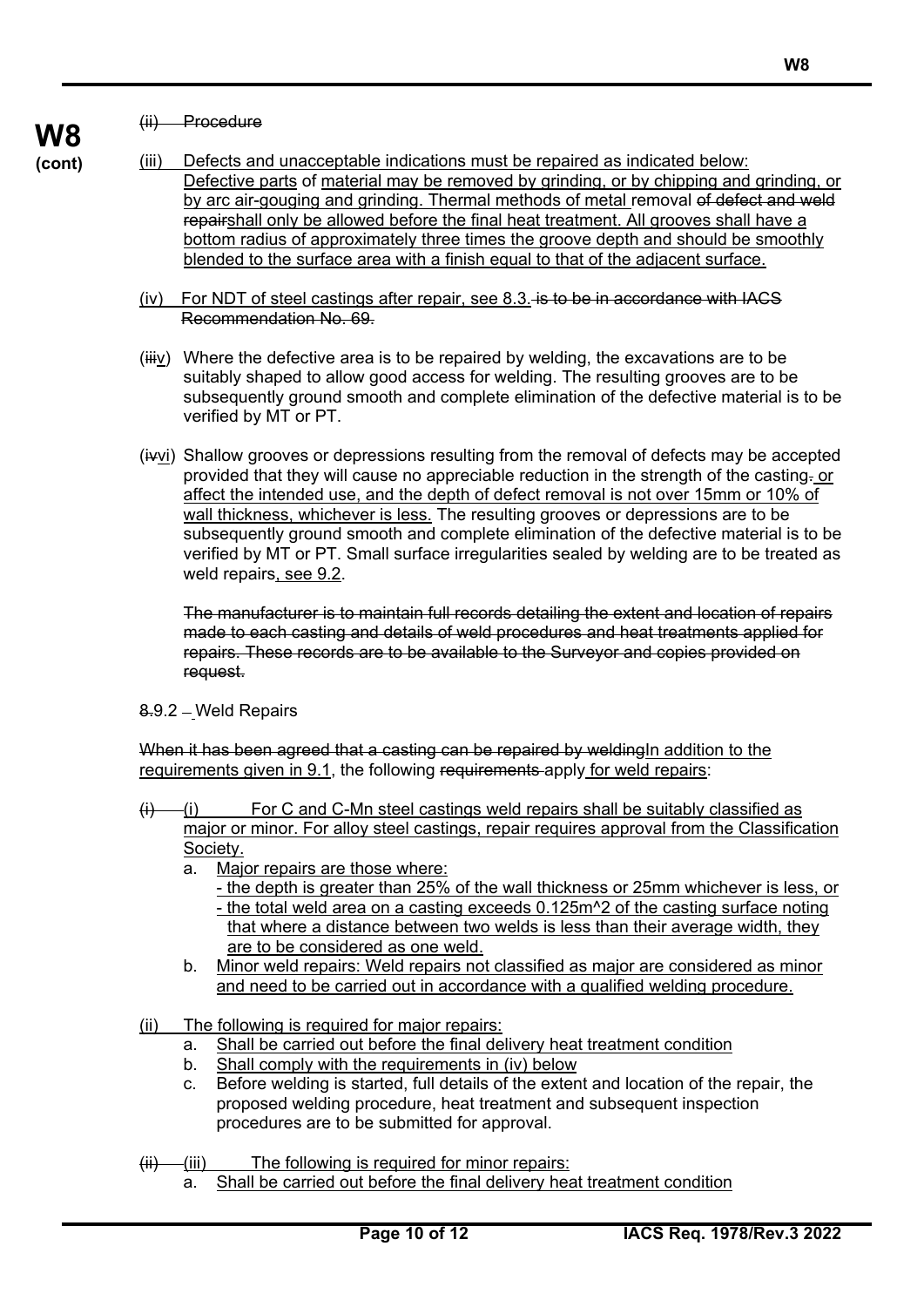- b. Shall comply with the requirements in (iv) below (also with respect to records, see  $(iv)$  f) and g).
- c. With the exception of alloy steels, do not require prior approval by the Classification Society, except as given in (d)
- d. The Classification Society may request minor repairs in critical areas to be treated as major repairs.
- (iv) The following requirements apply for all weld repairs (major and minor):
	- a. All castings in alloy steels and all castings for crankshafts are to be suitably preheated prior to welding. Castings in carbon or carbon-manganese steel may also require to be pre-heated depending on their chemical composition and the dimensions and position of the weld repairs.
	- $b.$  (iii) Welding procedures are to be qualified and shall match the delivery condition of the casting. Qualification of welding procedures shall follow the Classification Society rules, or subject to agreement with the Classification Society, a recognised standard (e.g. IACS UR W28 or ISO 11970:2016.
	- c. Welding is to be done under cover in positions free from draughts and adverse weather conditions by qualified welders with adequate supervision. As far as possible, all welding is to be carried out in the downhand (flat) position.
	- d.  $(iv)$  The welding consumables used are to be of an appropriate composition, giving a weld deposit with mechanical properties similar and in no way inferior to those of the parent castings. Welding procedure tests are to be carried out by the manufacturer to demonstrate that satisfactory mechanical properties can be obtained after heat treatment as detailed in W8.5.1.
	- $e.$  (v) After welding has been completed the castings are to be given either a suitable heat treatment in accordance with the requirements of W8.5.1 or a stress relieving heat treatment at a temperature of not less than 550°C for C and C-Mn steel castings. For alloy steel castings, the heat treatment has to be agreed with the Class Society. The type of heat treatment employed will be dependent on the chemical composition of the casting and the dimensions, positions and nature of the repairs, and should not affect the properties of the casting.

(vi) Subject to the prior agreement of Classification Society, special consideration may be given to the omission of postweldpost weld heat treatment or to the acceptance of local stress-relieving heat treatment where the repaired area is small and machining of the casting has reached an advanced stage.

- f. (vii) On completion of heat treatment the weld repairs and adjacent material are to be ground smooth and examined by magnetic particle or liquid penetrant testing. Supplementary examination by ultrasonics or radiography ultrasonic or radiographic testing may also be required depending on the dimensions and nature of the original defect. Satisfactory results are to be obtained from all forms of nondestructive testing used.
- g. The manufacturer is to maintain full records detailing the extent and location of repairs made to each casting and details of weld procedures and heat treatments applied for repairs. These records are to be available to the Surveyor and copies provided on request.